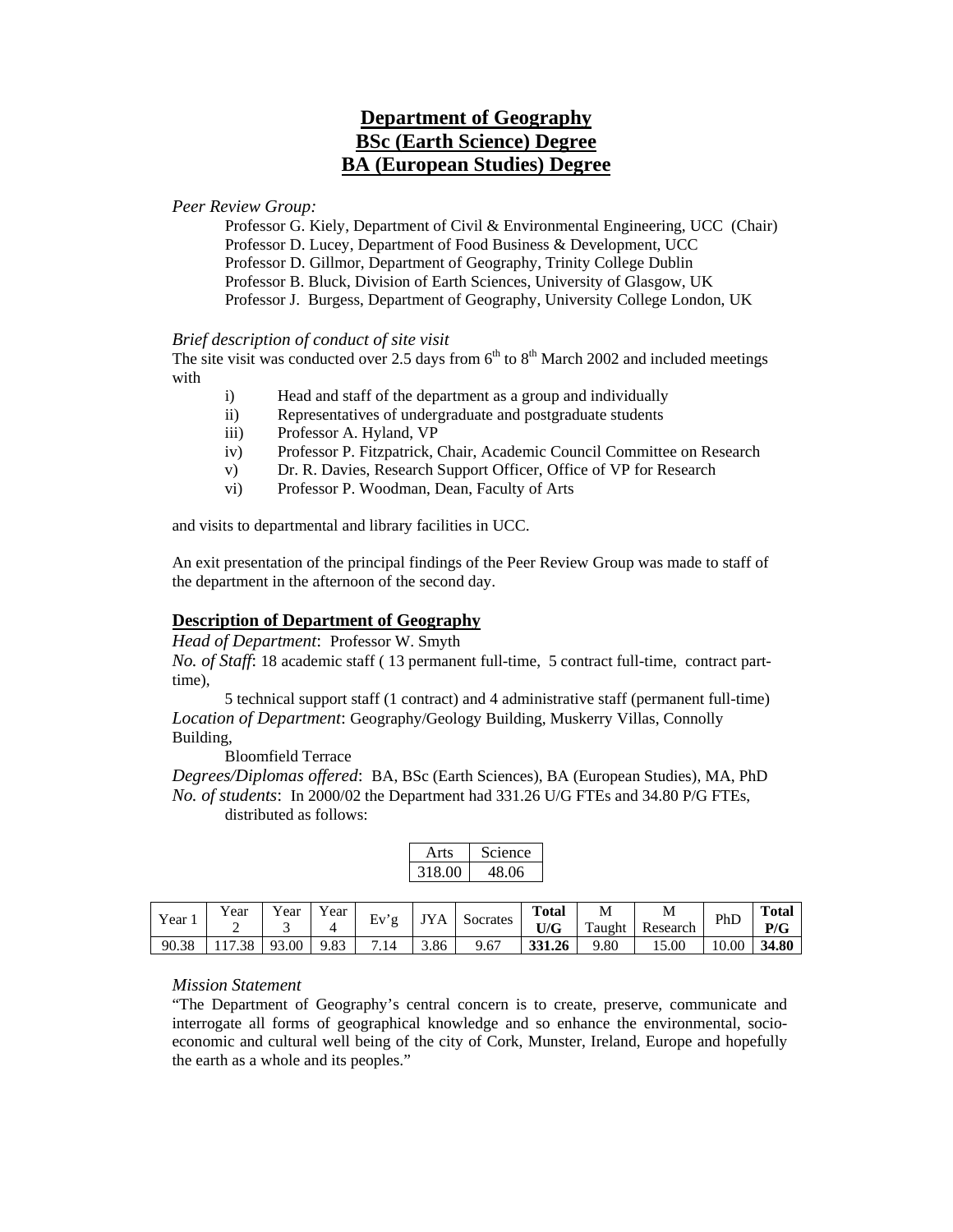#### *Aims & Objectives*

- $\triangleright$  To challenge both ourselves and the students under our care (undergraduate, postgraduate, mature, extra-mural etc.) to create better ways of analysing, understanding, representing (and mediating) the closely interconnected geographies of environmental, socio-economic and cultural/political transformations across the earth
- $\triangleright$  To maintain the quality of our teaching/learning relationships in spite of very large and increasing numbers of students
- ¾ To enhance student performance and ensure a significant increase in the number of first class and 2.1 honours awarded every year
- $\triangleright$  To develop a still stronger postgraduate school with more focused masters and doctoral programmes
- $\triangleright$  To support the postgraduates in the continued publication of the most outstanding student geographical journal – Chimera – in these islands
- $\triangleright$  To continue to develop and foster a much stronger and relevant national and international research output which is influential at the theoretical, scholarly and applied levels, in all five research clusters now defined as central to the department i.e. Cultural-Political, Developmental-Planning, Environmental, Applied Techniques and Regional/European
- $\triangleright$  To optimise the organisation of the department and its activities and above all to further enhance the working conditions/lives of all staff members
- $\triangleright$  To deepen further our already strong teaching and research links with the city, the cityregion and the Munster-South Leinster regions as well as providing – as for the Diploma in GIS – professional courses for both private and state/semi-state bodies in the country as a whole
- $\triangleright$  To further develop existing collaborative links in Coastal and Marine Research (see CRC) and Climate Change, Global development and underdevelopment, particularly in cooperation with International Famine Centre, on enhancing GIS and Remote Sensing linkages and on (Im) Migration Studies (Historical and Contemporary) particularly in conjunction with Irish Centre for Migration Studies as well as the highly specialised Atlas of Irish Names project
- $\triangleright$  To sustain and enhance existing active involvement in specific regional and national activities
- $\triangleright$  To seek improved resources in the areas of (a) Laboratory spaces and field equipment (b) Information Technology; (c) New academic and academic support staff; (d) An integrated Geography building and (e) Better fieldwork funding.

#### **General Comment on Quality Review**

The reviewers found the Self-Assessment Report to be detailed and honest and supported by information obtained during interviews over the two-day visit. The group did not find any significant omissions in the report. Further requests for information by the chairman of the Peer Review Group prior to the visit were dealt with expeditiously. The Departmental Coordinating committee and its Chairman were congratulated for an excellent report and for being most helpful, forthcoming and honest with the Peer Review Group.

The reviewers noted the very favourable comments of the extern examiners about the high quality of the department's students, the care given to the students by the staff of the department and the range of opportunities offered by the department's programmes, given its small staff size. The group commended the department for the superb accomplishment in managing the growth so successfully, especially in an environment where expansion was encouraged in spurts sometimes accompanied by conflicting signals between the exhortations and provision of resources. While growing the undergraduate student numbers, the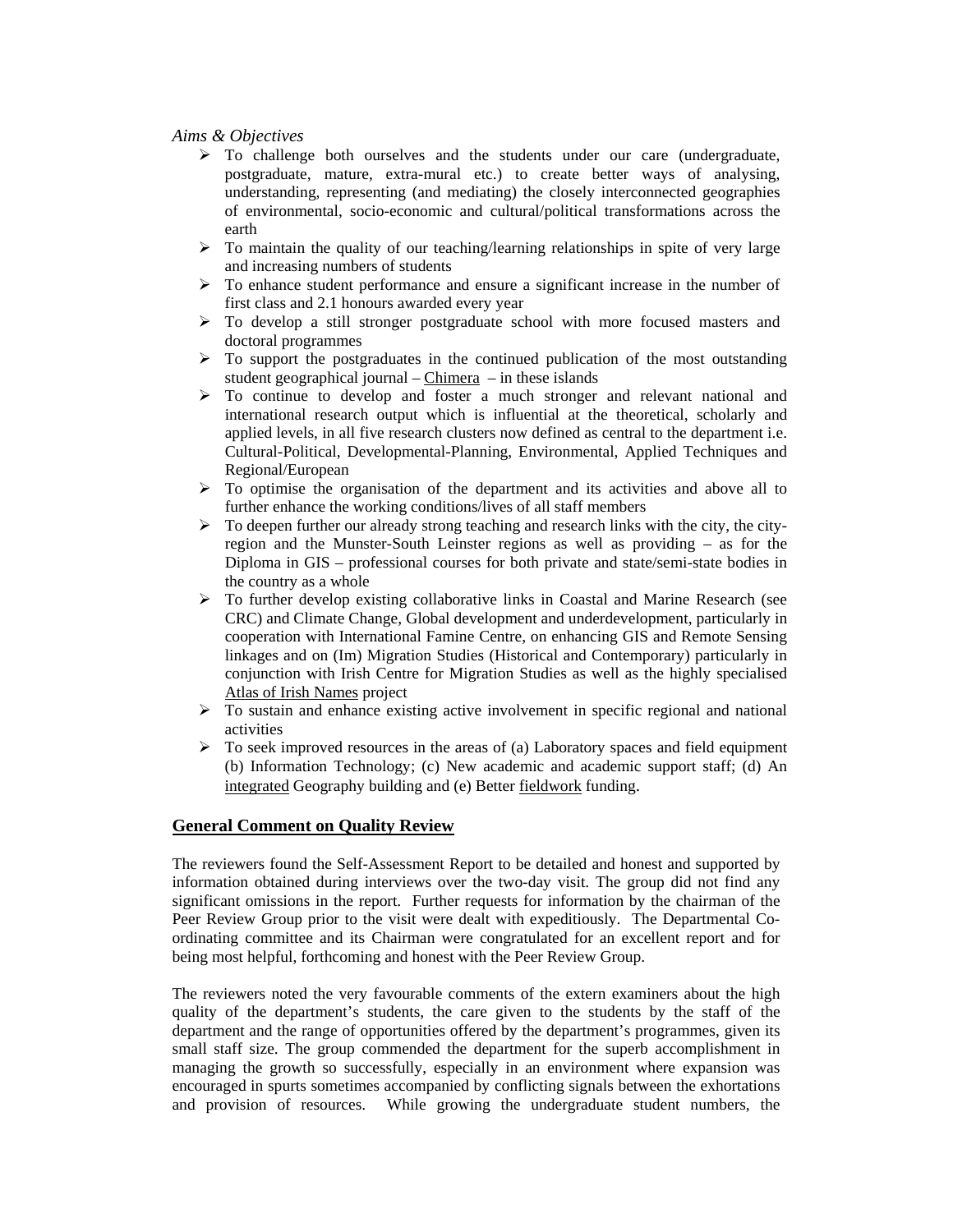department has simultaneously increased its research and postgraduate base, which the group noted as a major accomplishment.

## **Progress on Recommendations for Improvement**

The Quality Promotion Committee noted the comments concerning the emphasis on the Department of Geography and the corresponding lack of emphasis in discussions and in recommendations on the interdisciplinary BSc (Earth Science) and BA (European) Degree programmes. The Committee will consider this when scheduling reviews of other interdisciplinary programmes.

| <b>Recommendation of PRG</b>                                                                                                                           | <b>Recommendation of QPC</b>                                                                                                                                                                                                                                                                                           | Follow-up Report - Oct. '03                                                                                                                                                                                                                                                                                                                                                                                                                                                                                                                                                                                                                                                                                                                                  |
|--------------------------------------------------------------------------------------------------------------------------------------------------------|------------------------------------------------------------------------------------------------------------------------------------------------------------------------------------------------------------------------------------------------------------------------------------------------------------------------|--------------------------------------------------------------------------------------------------------------------------------------------------------------------------------------------------------------------------------------------------------------------------------------------------------------------------------------------------------------------------------------------------------------------------------------------------------------------------------------------------------------------------------------------------------------------------------------------------------------------------------------------------------------------------------------------------------------------------------------------------------------|
| Review the curriculum with the<br>objective of thinning out the<br>excessive number of modules                                                         | Strongly endorsed<br>recommendation and welcomed<br>proposed review by Department.<br>It is the view of the QPC that the<br>core curriculum must be based on<br>the appropriate core for a degree<br>in Geography and not on available<br>staff in any one year.                                                       | Implemented in part and action is on-<br>going with respect to the remainder.<br>The Department is committee to<br>informing teaching by research.<br>Some modules in Year 2 BA have<br>been discontinued/amalgamated. A<br>radical review of the BSc Earth<br>Science Degree programme has been<br>undertaken and 6 modules have been<br>deleted. The number of field trips is<br>under active consideration in<br>discussion with the Department of<br>Geology. BA European Studies<br>programme is being reviewed in<br>03/04.                                                                                                                                                                                                                            |
| Reinstate the final year project as<br>compulsory.                                                                                                     | QPC endorsed recommendation.<br>QPC did not accept departmental<br>response, but felt if the numbers<br>of modules offered by<br>Department were to be reduced<br>this would free up staff time to<br>facilitate final year projects for all<br>students. QPC requested<br>immediate action on this<br>recommendation. | The final year project is compulsory<br>for BSc (Geography), BSc (Earth<br>Science) and BA (European Studies)<br>Degree programmes. It is an elective<br>for the BA Degree students<br>(approximately 200 each year) and<br>this is because of the scarcity of staff<br>resources. Every student has the<br>option to undertake a project but<br>because the project work is<br>undertaken during the summer<br>months not all students opt/can afford<br>to opt for a project. Project work is<br>included in other modules so all<br>students are exposed to some degree<br>to research methods/techniques.<br>Department will review in 03/04 the<br>weighting of the project with a view<br>to making it more attractive to<br>students to undertake it. |
| Find a mechanism to add some %<br>of the second year marks to the<br>third year marks in arriving at the<br>total marks for the award of the<br>degree | QPC endorsed recommendation<br>and noted action planned by<br>Department for 2003 to carry<br>forward 20% of marks from 2 <sup>nd</sup><br>year to the final year.                                                                                                                                                     | Implemented.                                                                                                                                                                                                                                                                                                                                                                                                                                                                                                                                                                                                                                                                                                                                                 |
| Appoint two undergraduate externs                                                                                                                      | QPC did not endorse                                                                                                                                                                                                                                                                                                    | Actions as endorsed by the QPC have                                                                                                                                                                                                                                                                                                                                                                                                                                                                                                                                                                                                                                                                                                                          |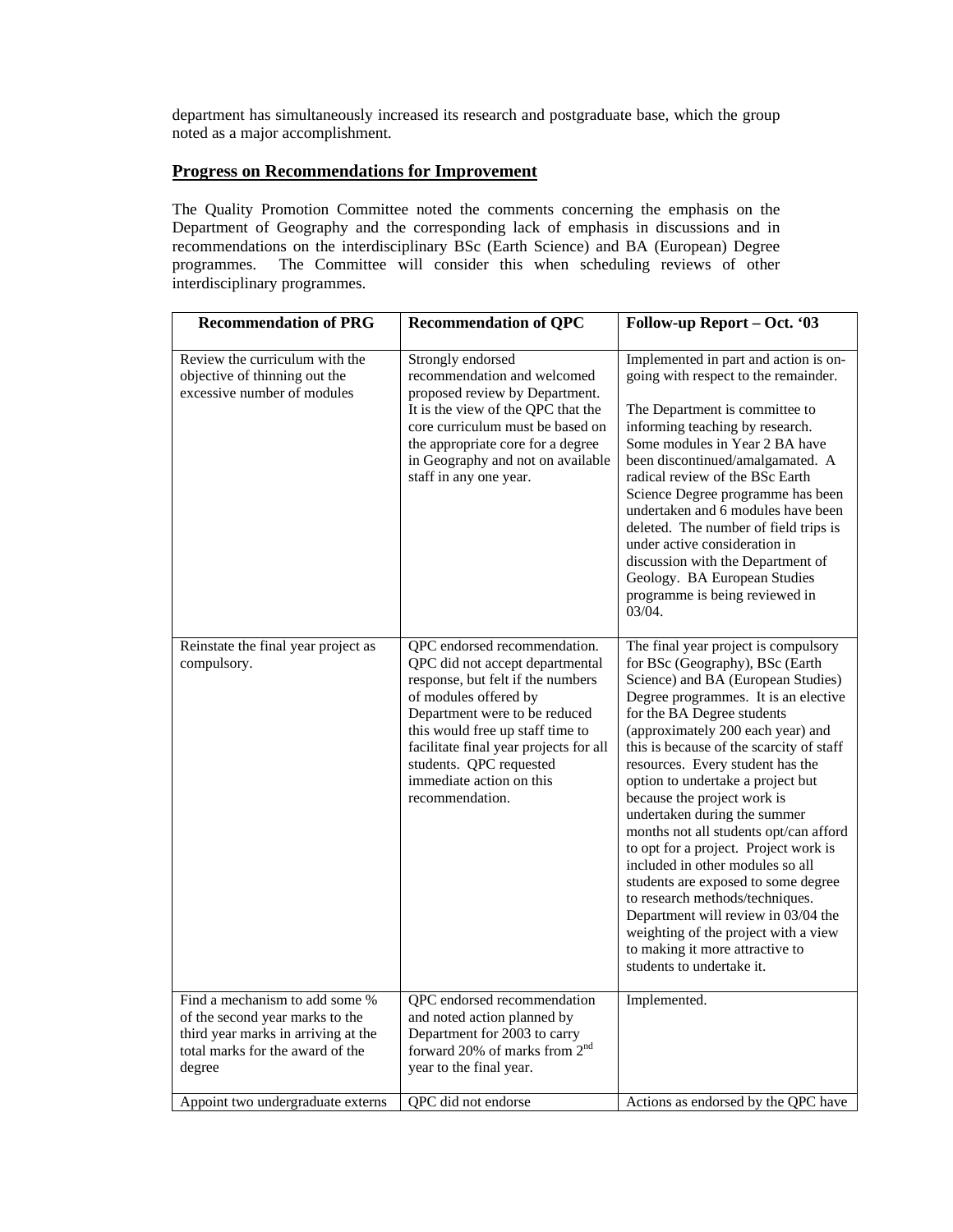| <b>Recommendation of PRG</b>                                                                                                                                | <b>Recommendation of QPC</b>                                                                                                                                                                                                                                                                         | Follow-up Report - Oct. '03                                                                                                                                                                                                                                                                                                                                                                                                                                                                                                                                                                         |
|-------------------------------------------------------------------------------------------------------------------------------------------------------------|------------------------------------------------------------------------------------------------------------------------------------------------------------------------------------------------------------------------------------------------------------------------------------------------------|-----------------------------------------------------------------------------------------------------------------------------------------------------------------------------------------------------------------------------------------------------------------------------------------------------------------------------------------------------------------------------------------------------------------------------------------------------------------------------------------------------------------------------------------------------------------------------------------------------|
| for the BA in Geography: one in<br>Human Geography and the second<br>in Physical Geography                                                                  | recommendation of PRG but did<br>endorse proposal from the<br>Department that a separate extern<br>for the BSc (Earth Sc) Degree<br>should be appointed. The QPC<br>also felt that the externs should<br>not be 'shared' with the other<br>NUI universities.                                         | been implemented.                                                                                                                                                                                                                                                                                                                                                                                                                                                                                                                                                                                   |
| The BSc in Earth Science should<br>have a dedicated co-ordinator with<br>a separate budget and a dedicated<br>multipurpose room/laboratory                  | QPC recommended that the<br>Department discuss these<br>requirements with the Deans of<br>Arts and Science. The committee<br>commented that no additional<br>resources would be forthcoming<br>for staff, and that the budget<br>allocation to the department is a<br>matter for the relevant Deans. | Head of Department has discussed<br>the possibility of appointing a co-<br>ordinator with the Deans of Arts and<br>Science. It is an issue for the BSc<br>(Earth Science) and the Dean of<br>Science. The Department is<br>considering broadening the degree<br>bas to include other departments.<br>The students are very high quality but<br>there is a lot of effort in supporting<br>the degree on the part of the<br>Department.<br>The matter of a dedicated<br>multipurpose room/laboratory has not<br>been resolved. This is a space issue<br>and currently there is no available<br>space. |
| Thin out the number of Department<br>Committees.                                                                                                            | QPC strongly endorsed<br>recommendation and requested<br>immediate action on this.                                                                                                                                                                                                                   | Implemented.<br>A number of departmental<br>committees have been merged to<br>reduce the overall number of<br>committees.                                                                                                                                                                                                                                                                                                                                                                                                                                                                           |
| Establish a Departmental Research<br>Committee.<br>A five-year strategic plan for<br>research should be developed                                           | QPC strongly endorsed<br>recommendation.                                                                                                                                                                                                                                                             | Implemented.<br>Department organised departmental<br>workshops to explore the issues<br>surrounding research strategy of the<br>Department. Staff are currently<br>engaged on a collaborative project to<br>map Cork City. Department has clear<br>objectives in relation to research and<br>is very supportive of staff.                                                                                                                                                                                                                                                                           |
| Set up a mentoring system whereby<br>younger academic staff members<br>are guided in their teaching and<br>research career by established<br>senior members | QPC strongly endorsed<br>recommendation and would like<br>to see immediate implementation                                                                                                                                                                                                            | Implemented.<br>At present all staff of the Department<br>are established scholars. Department<br>will respond as the need arises.<br>Department will participate fully in<br>the Performance Management<br>Programme when it is established by<br>the Department of HR.                                                                                                                                                                                                                                                                                                                            |
| Review the policy of computers for<br>postgraduates, making sure that                                                                                       | QPC recommended that the<br>Department discuss this with the                                                                                                                                                                                                                                         | The Department received a grant<br>since the review which enabled them                                                                                                                                                                                                                                                                                                                                                                                                                                                                                                                              |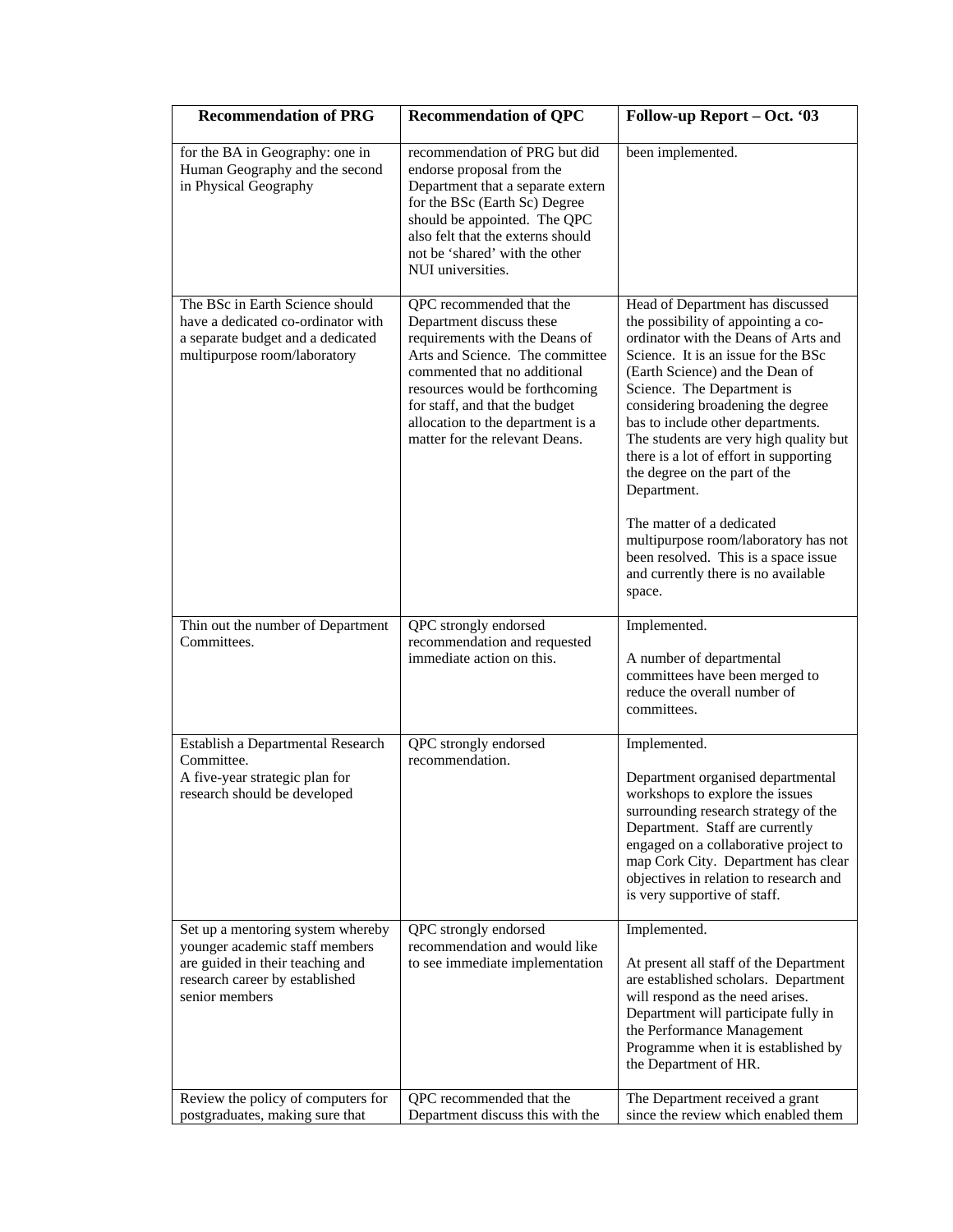| <b>Recommendation of PRG</b>                                                                                                                                                                                                                            | <b>Recommendation of QPC</b>                                                                                                                                                                                                                                                                                                                      | Follow-up Report – Oct. '03                                                                                                                                                                                                                                                                                                                                                                                                                                                                                                                                                                                                                                                                                                |
|---------------------------------------------------------------------------------------------------------------------------------------------------------------------------------------------------------------------------------------------------------|---------------------------------------------------------------------------------------------------------------------------------------------------------------------------------------------------------------------------------------------------------------------------------------------------------------------------------------------------|----------------------------------------------------------------------------------------------------------------------------------------------------------------------------------------------------------------------------------------------------------------------------------------------------------------------------------------------------------------------------------------------------------------------------------------------------------------------------------------------------------------------------------------------------------------------------------------------------------------------------------------------------------------------------------------------------------------------------|
| adequate computers are available to<br>all postgraduates and that access<br>times to computers are increased to<br>include night time and weekends                                                                                                      | General Services Officer to see<br>what means might be available to<br>facilitate increased access without<br>compromising security. Perhaps a<br>swipe card system could be<br>introduced?<br>QPC also referred the generic<br>issue of access outside normal<br>working hours to university<br>facilities to the Deans-EMG for<br>consideration | to increase by 25% the number of<br>computers in the Department.<br>However, there is a major difficulty<br>in access by students to facilities in<br>Connolly Building after 6pm in the<br>evening. Thus the computers housed<br>there are not available to students<br>outside normal working hours and the<br>resources there are very under-<br>utilised. Access to computers in the<br>Geography Building is reasonable.<br>The Head of Department will<br>continue to make representation to<br>General Services and at all levels.                                                                                                                                                                                  |
| Cap the first year student intake at<br>250 students or below                                                                                                                                                                                           | QPC noted that this<br>recommendation has already been<br>implemented. QPC endorsed<br>recommendation and welcomed<br>prompt action by Department and<br>Faculty.                                                                                                                                                                                 | Implemented as far as possible.<br>However there is a major problem in<br>First Arts due to large numbers of<br>students opting for Geography as one<br>of the first 2 choices. Thus these<br>students must be accepted into<br>Geography. The issue of numbers is<br>compounded by the high retention<br>rate of the Department into 2 <sup>nd</sup> and 3 <sup>rd</sup><br>Year BA.<br>This is an issue for the Faculty of<br>Arts and the manner in which it<br>interacts with potential students.<br>Double-teaching may be required<br>which would require additional staff.<br>The Dean of Arts undertook to<br>consider the issues further. However<br>no change in procedures is<br>anticipated in the short-term. |
| Increase the academic staff<br>numbers (full time and/or joint<br>appointments) to attain a<br>student/staff FTE ratio closer to the<br>Arts faculty average.                                                                                           | QPC noted the recommendation<br>and recommended that the Dean<br>of Arts consider the staffing<br>situation in the Department of<br>Geography and that action should<br>be taken to address the difficulties<br>in future staffing proposals from<br>the Dean of Arts, and within the<br>current staffing levels in the<br>Faculty of Arts.       | Notwithstanding the staff resourcing<br>issues, the Department is continuing<br>to work towards implementing the<br>recommendations of the reviewers.<br>The Dean of Arts undertook to<br>consider further the issue of staffing<br>levels in the Department.                                                                                                                                                                                                                                                                                                                                                                                                                                                              |
| Initiate a programme of building<br>refurbishment to the Geography<br>Building in line with<br>recommendations for space and<br>building consolidation to be<br>achieved by 2005. Such a strategy<br>should include comprehensive<br>disability access. | QPC is aware of the difficulties<br>and recommended to the<br>Buildings Committee that the<br>space allocation to the<br>Department of Geography be re-<br>considered. Action is dependent<br>on other initiatives currently on-<br>going within UCC.                                                                                             | Since the review the Department has<br>not been allocated any additional<br>space. Some work on improving the<br>accommodation for administrative<br>and technical staff in the Department<br>has been done. The numbers of<br>computers in the Department has<br>increased and the computer<br>laboratory has been extended. The<br>Department is based in a number of                                                                                                                                                                                                                                                                                                                                                    |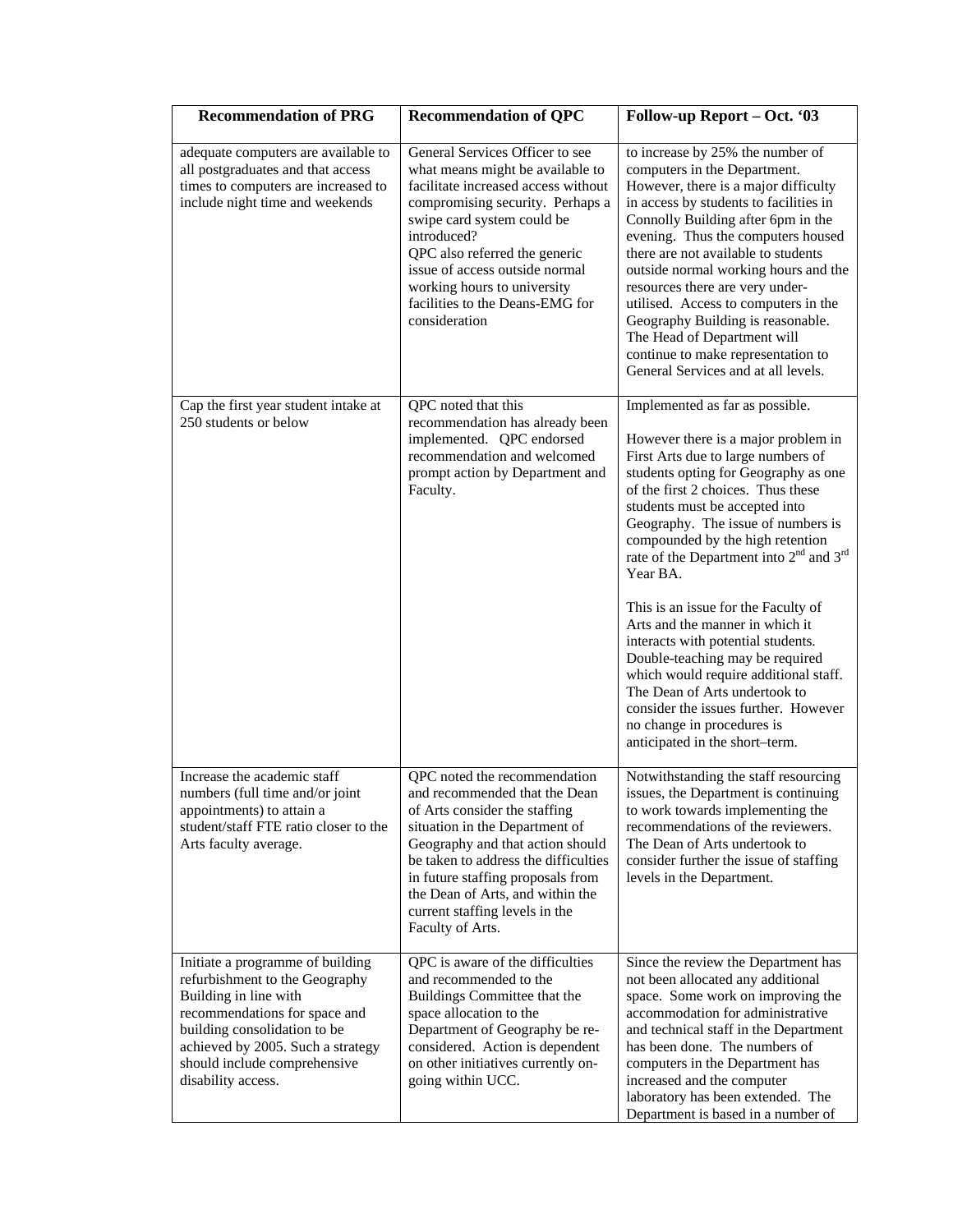| <b>Recommendation of PRG</b>                                                                                                                                                              | <b>Recommendation of QPC</b>                                                                                                                                                                                                                                                                                                                                       | Follow-up Report - Oct. '03                                                                                                                                                                                                                                                                                                                                                                                                                       |
|-------------------------------------------------------------------------------------------------------------------------------------------------------------------------------------------|--------------------------------------------------------------------------------------------------------------------------------------------------------------------------------------------------------------------------------------------------------------------------------------------------------------------------------------------------------------------|---------------------------------------------------------------------------------------------------------------------------------------------------------------------------------------------------------------------------------------------------------------------------------------------------------------------------------------------------------------------------------------------------------------------------------------------------|
|                                                                                                                                                                                           |                                                                                                                                                                                                                                                                                                                                                                    | locations and this leads to serious on-<br>going difficulties.<br>The Disability Committee is working<br>on the access problems in the<br>Geography Building. There is an<br>existing lift shaft which could be used<br>to install a lift.                                                                                                                                                                                                        |
| Set up an Academic Council<br>Committee with the objective of<br>reducing the excessively long exam<br>period (starts in early May and<br>finishes in September)                          | Recommendation of the PRG is<br>based on a misconception and was<br>not endorsed by the QPC.                                                                                                                                                                                                                                                                       | Notwithstanding the lack of<br>endorsement by the QPC the<br>Department wishes it to be noted that<br>there is a strong feeling that summer<br>examining now runs from early May<br>to July. This is followed by the<br>Appeals process. The autumn<br>supplemental examinations begin in<br>mid-August and the Department<br>recommends that these be deferred to<br>September 1 <sup>st</sup> . The QPC did not<br>endorse this recommendation. |
| Develop an equation that<br>determines the earning power of the<br>Departments that includes research<br>income so that research active<br>departments such as Geography are<br>rewarded. | QPC noted that the university is<br>in the process of addressing this<br>recommendation and is<br>considering mechanisms for<br>distribution of overheads.                                                                                                                                                                                                         | Implemented.<br>The University has introduced a<br>scheme whereby some of the<br>overheads that are earned on research<br>grants are transferred back to the<br>Department where the staff member<br>who won the research grant is based.                                                                                                                                                                                                         |
| Develop and implement a strategy<br>for the increase in the University<br>research overhead to at least 30%<br>by the year 2005                                                           | QPC noted that the university is<br>in the process of addressing this<br>issue with external funding<br>agencies.                                                                                                                                                                                                                                                  | Through CHIU a report has been<br>published in October 2003<br>recommending the 30% overheads<br>for laboratory-based projects and<br>25% for desk-based projects.<br>SFI are actively supporting this and<br>are working with Enterprise Ireland<br>for the next round of call for<br>proposals. SFI has agreed to the 30%<br>research overhead with immediate<br>effect.                                                                        |
| The Department of Human<br>Resources should be more proactive<br>in assisting the department with<br>staff development requirements.                                                      | There is a very comprehensive<br>programme of courses organised<br>mainly by the Training $&$<br>Development section in the<br>Department of HR run at all<br>different times. There is rarely a<br>perfect time to run anything! The<br>Department of HR would<br>welcome all suggestions for<br>improvement of the scheduling to<br>facilitate increased access. | This issue in under active<br>consideration and a number of<br>proposals are being considered by the<br>Department of HR. It is anticipated<br>that when the Performance<br>Management Scheme is introduced<br>into UCC that benefits in the<br>organisation will accrue.                                                                                                                                                                         |
| 63% of the students and 2 of the 12                                                                                                                                                       | The university is aware of the                                                                                                                                                                                                                                                                                                                                     | This is not an issue that the                                                                                                                                                                                                                                                                                                                                                                                                                     |